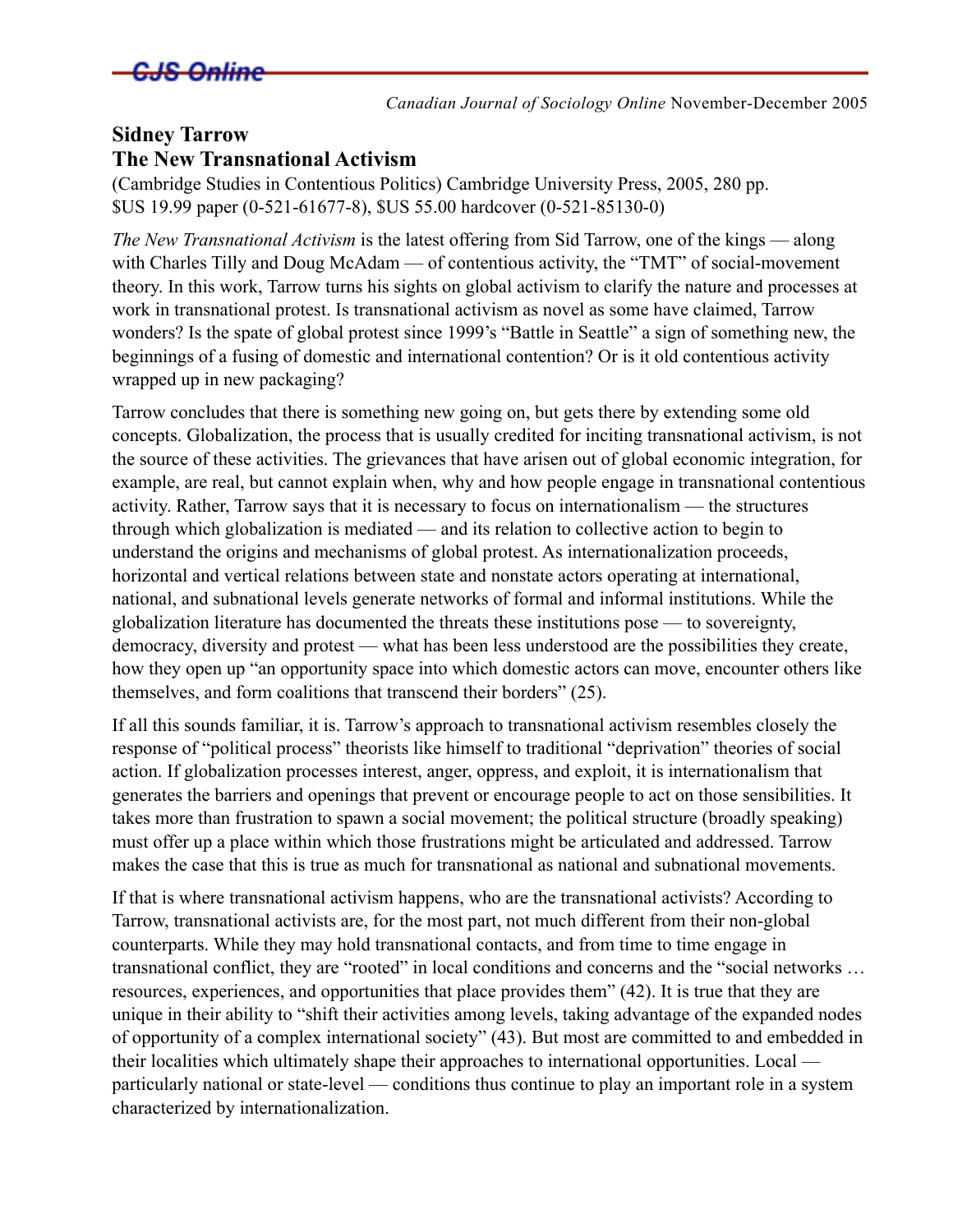What happens when the local and regional meet the international, when the specific interests of and conditions facing "rooted" activists combine with the more general opportunities provided by internationalism? As one might predict, variety happens, and it is highlighting and classifying this variety that constitutes the bulk of Tarrow's book. Tarrow identifies "six processes of transnational contention" — Global Framing, Internalization, Diffusion, Scale Shift, Externalization and Coalition Forming — six ways in which activists approach internationalism in pursuit of their interests. The first two, Global Framing and Internalization, involve co-optation of global themes to fight domestic battles; Diffusion and Scale Shift represent attempts to "move" claims from one site or level to another; and Externalization and Coalition Forming comprise the projection of claims vertically and horizontally, respectively, to international institutions and groups with common cause. Only the last two provide possibilities for prolonged domestic-international fusion, says Tarrow, and only thinly at best given the volatility of international politics, the difficulties associated with establishing and maintaining long-distance trusting relationships between members, and the extent to which local motivating concerns must be "stretched" to coincide with international issues. The others remain either embedded in the local context or provide only temporary connections between the domestic and the international. Tarrow acknowledges that any and all "global" activism has the potential to invigorate social movement actors, introduce new techniques into their repertoires of protest, and otherwise affect the aims and strategies of transnational activists; that cosmopolitanism and crossborder links have accelerated with the increased opportunities for individuals to connect and mobilize inside and outside their societies; and that there is even some indication that younger activists are more likely to feel attachments to the continental or global levels. But he does not read contemporary transnational activism as representing any sort of "swelling tide of history." "Transnational activism," he concludes, "… is more like a series of waves that lap on an international beach, retreating repeatedly into domestic seas but leaving incremental changes on the shore" (219).

While Tarrow's final judgement might be less than inspiring to those who hope transnational activism represents the beginnings of a process toward a "social movement society," his book does the field a tremendous service by taking apart that most elusive of concepts, globalization. Tarrow challenges the sweeping prognoses offered by thinkers who depict globalization as a path to either ruin or emancipation by locating the impetus for transnational contention squarely in grassroots movements, demonstrating that global activism is possible but, well, it is hard. Very hard. While internationalism has generated new opportunities for social movement actors, people are still largely motivated by issues that matter to them directly. This means that the farther activists get from local issues, the more work needs to be done to sustain public interest in their cause. Further, activists themselves must labour to keep up relations with far-flung collaborators whose grievances may be only loosely connected to their own and whose local conditions may demand very different approaches to their cause. Tarrow is not saying that this is impossible; he provides numerous examples of how enterprising individuals and groups have managed to overcome these obstacles and cooperate — often quite successfully — across borders of many kinds. What he shows us, however, is that cooperation will not take the same form each time, that different issues demand different courses of action depending on the actors involved, the local political and cultural conditions that they face, and nature of the international structures within which they are operating.

As he explodes the black box of globalization, Tarrow produces a plethora of new terms and concepts that students of social movements can take up themselves to examine this question further.